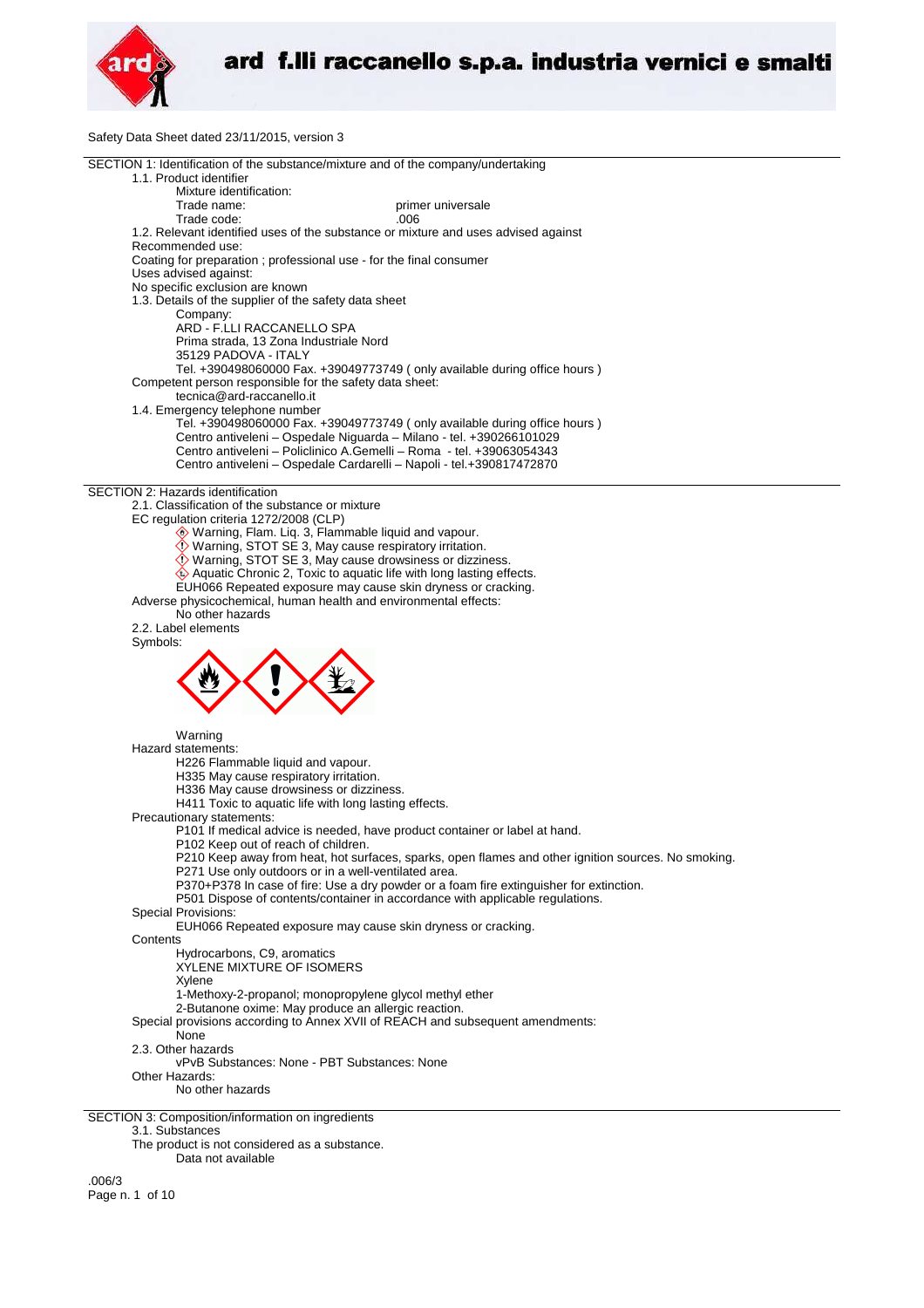Safety Data Sheet 3.2. Mixtures Hazardous components within the meaning of EEC directive 67/548 and CLP regulation and related classification: 20% - 25% Hydrocarbons, C9, aromatics REACH No.: 01-2119455851-35, EC: 918-668-5 **♦ 2.6/3 Flam. Liq. 3 H226**  3.10/1 Asp. Tox. 1 H304 3.8/3 STOT SE 3 H336 3.8/3 STOT SE 3 H335  $4.1/C2$  Aquatic Chronic 2 H411 EUH066 DECLP (CLP)\* 3% - 5% XYLENE MIXTURE OF ISOMERS REACH No.: 01-2119555267-33, EC: 905-562-9 **♦ 2.6/3 Flam. Lig. 3 H226**  $\diamondsuit$  3.1/4/Inhal Acute Tox. 4 H332  $\ddot{\diamond}$  3.1/4/Dermal Acute Tox. 4 H312 3.10/1 Asp. Tox. 1 H304 3.9/2 STOT RE 2 H373 3.3/2 Eye Irrit. 2 H319 3.2/2 Skin Irrit. 2 H315 **12 3.8/3 STOT SE 3 H335** 3% - 5% Xylene REACH No.: 01-2119488216-32, Index number: 601-022-00-9, CAS: 1330-20-7, EC: 215-535-7 **♦ 2.6/3 Flam. Liq. 3 H226 ♦ 3.9/2 STOT RE 2 H373 ♦ 3.10/1 Asp. Tox. 1 H304**  $\diamond$  3.2/2 Skin Irrit. 2 H315  $\ddot{\diamond}$  3.1/4/Dermal Acute Tox. 4 H312 **3.3/2 Eye Irrit. 2 H319**  $\Diamond$  3.1/4/Inhal Acute Tox. 4 H332 3.8/3 STOT SE 3 H335 3% - 5% 1-Methoxy-2-propanol; monopropylene glycol methyl ether REACH No.: 01-2119457435-35, Index number: 603-064-00-3, CAS: 107-98-2, EC: 203-539-1 **♦ 2.6/3 Flam. Liq. 3 H226** 3.8/3 STOT SE 3 H336 0.5% - 0.99% Trizinc bis(orthophosphate) Index number: 030-011-00-6, CAS: 7779-90-0, EC: 231-944-3 4.1/A1 Aquatic Acute 1 H400 4.1/C1 Aquatic Chronic 1 H410 0.25% - 0.5% Zinc oxide Index number: 030-013-00-7, CAS: 1314-13-2, EC: 215-222-5 4.1/A1 Aquatic Acute 1 H400  $4.1/C1$  Aquatic Chronic 1 H410 0.25% - 0.5% 2-Butanone oxime REACH No.: 01-2119539477-28, Index number: 616-014-00-0, CAS: 96-29-7, EC: 202-496-6 3.6/2 Carc. 2 H351 **♦ 3.3/1 Eye Dam. 1 H318** 3.4.2/1-1A-1B Skin Sens. 1,1A,1B H317  $\diamondsuit$  3.1/4/Dermal Acute Tox. 4 H312 0.25% - 0.5% Triethylamine REACH No.: 01-2119475467-26, Index number: 612-004-00-5, CAS: 121-44-8, EC: 204-469-4 2.6/2 Flam. Liq. 2 H225 ♦ 3.1/3/Inhal Acute Tox. 3 H331  $\ddot{\diamond}$  3.1/4/Oral Acute Tox. 4 H302  $\hat{\otimes}$  3.1/3/Dermal Acute Tox. 3 H311 **♦ 3.2/1A Skin Corr. 1A H314 ♦ 3.3/1 Eye Dam. 1 H318** 3.8/3 STOT SE 3 H335 0.1% - 0.25% Ethylbenzene REACH No.: 01-2119489370-35, Index number: 601-023-00-4, CAS: 100-41-4, EC: 202-849-4 2.6/2 Flam. Liq. 2 H225 3.1/4/Inhal Acute Tox. 4 H332 3.9/2 STOT RE 2 H373  $\hat{\textbf{3}}$  3.10/1 Asp. Tox. 1 H304 92 ppm Butanone; ethyl methyl ketone REACH No.: 01-2119457290-43, Index number: 606-002-00-3, CAS: 78-93-3, EC: 201-159-0 **♦ 2.6/2 Flam. Lig. 2 H225**  $\ddot{\diamond}$  3.3/2 Eye Irrit. 2 H319 3.8/3 STOT SE 3 H336 .006/3 Page n. 2 of 10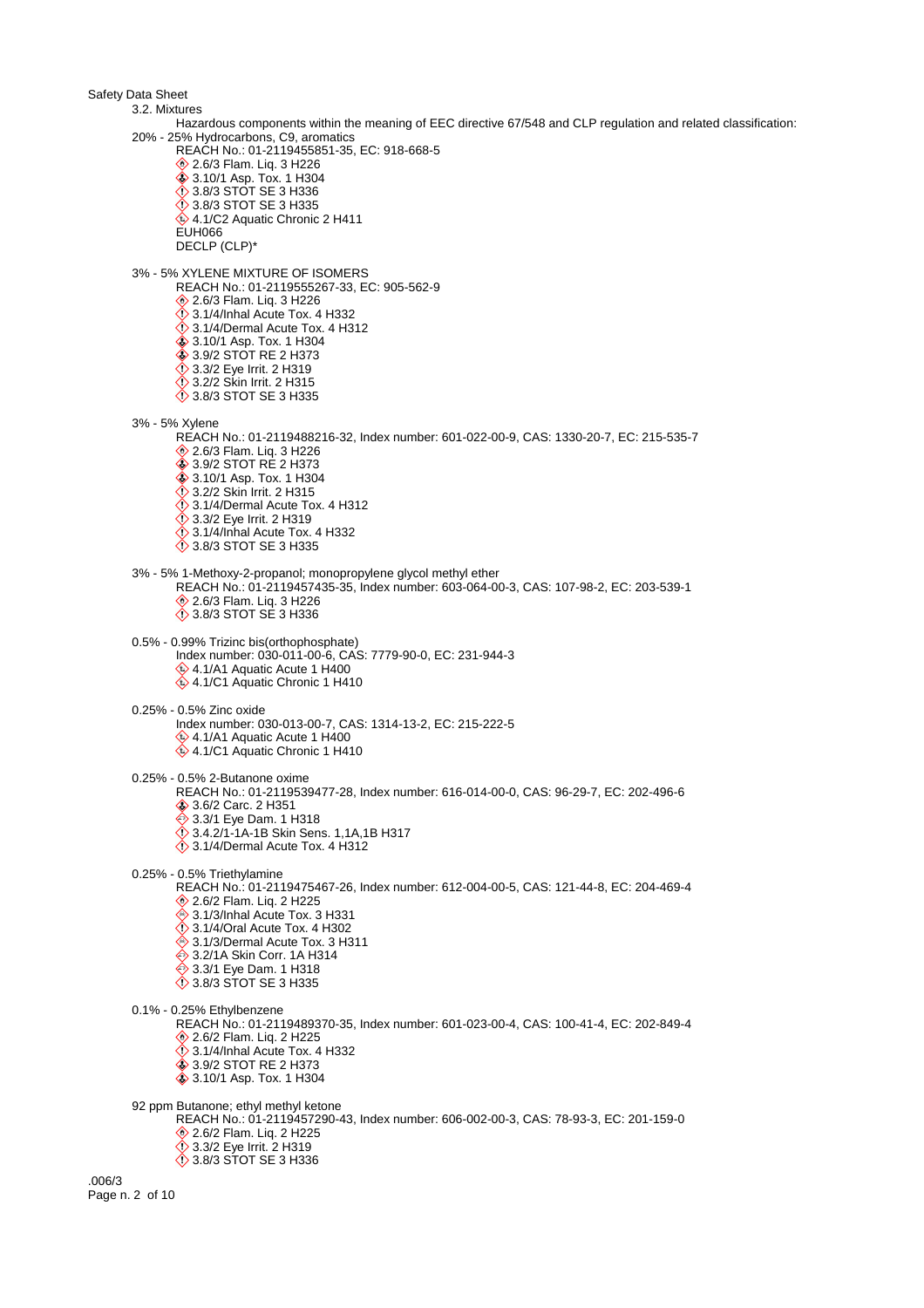SECTION 4: First aid measures

\*DECLP (CLP): Substance classified in accordance with Note P, Annex VI of EC Regulation (EC) 1272/2008. The classification as a carcinogen or mutagen need not apply if it can be shown that the substance contains less than 0,1 % w/w benzene (EINECS No 200-753-7). When the substance is not classified as a carcinogen at least the precautionary statements (P102-)P260-P262-P301 + P310-P331 (Table 3.1) or the S-phrases (2-)23-24-62 (Table 3.2) shall apply. This note applies only to certain complex oil-derived substances in Part 3.

## 4.1. Description of first aid measures In case of skin contact: Immediately take off all contaminated clothing. Areas of the body that have - or are only even suspected of having - come into contact with the product must be rinsed immediately with plenty of running water and possibly with soap. In case of eyes contact: Rinse immediately with plenty of water and seek medical advice. In case of Ingestion: Do not under any circumstances induce vomiting. OBTAIN A MEDICAL EXAMINATION IMMEDIATELY. In case of Inhalation: Ventilate the premises. The patient is to be removed immediately from the contaminated premises to rest in a well ventilated area. OBTAIN MEDICAL ATTENTION. In case of inhalation, consult a doctor immediately and show him packing or label. 4.2. Most important symptoms and effects, both acute and delayed Respiratory disorders Pulmonary irritation Nausea Dizziness 4.3. Indication of any immediate medical attention and special treatment needed In case of accident or unwellness, seek medical advice immediately (show directions for use or safety data sheet if possible). Treatment: Treat symptomatically. SECTION 5: Firefighting measures 5.1. Extinguishing media Suitable extinguishing media: Use dry chemical or foam extinguishers. Extinguishing media which must not be used for safety reasons: None in particular. 5.2. Special hazards arising from the substance or mixture May produce toxic fumes of carbon monoxide if burning. Do not inhale explosion and combustion gases. 5.3. Advice for firefighters Before approaching the fire, cool containers exposed to fire with water spray. Wear full firefighting equipment. Use suitable breathing apparatus . Collect contaminated fire extinguishing water separately. This must not be discharged into drains. Move undamaged containers from immediate hazard area if it can be done safely. SECTION 6: Accidental release measures 6.1. Personal precautions, protective equipment and emergency procedures Wear personal protection equipment. Remove all sources of ignition. Provide adequate ventilation. Use appropriate respiratory protection. See protective measures under point 7 and 8. 6.2. Environmental precautions Do not allow to enter into soil/subsoil. Do not allow to enter into surface water or drains. Retain contaminated washing water and dispose it. In case of gas escape or of entry into waterways, soil or drains, inform the responsible authorities. 6.3. Methods and material for containment and cleaning up Suitable material for taking up: absorbing material, organic, sand. Wash with plenty of water. 6.4. Reference to other sections See also section 8 and 13 SECTION 7: Handling and storage 7.1. Precautions for safe handling Avoid contact with skin and eyes, inhalation of vapours and mists. Use localized ventilation system. Don't use empty container before they have been cleaned. Contamined clothing should be changed before entering eating areas. Do not eat or drink while working. See also section 8 for recommended protective equipment. 7.2. Conditions for safe storage, including any incompatibilities Store at below 20 °C. Keep away from unguarded flame and heat sources. Avoid direct exposure to sunlight. Keep away from unguarded flame, sparks, and heat sources. Avoid direct exposure to sunlight. Keep away from food, drink and feed.

.006/3 Page n. 3 of 10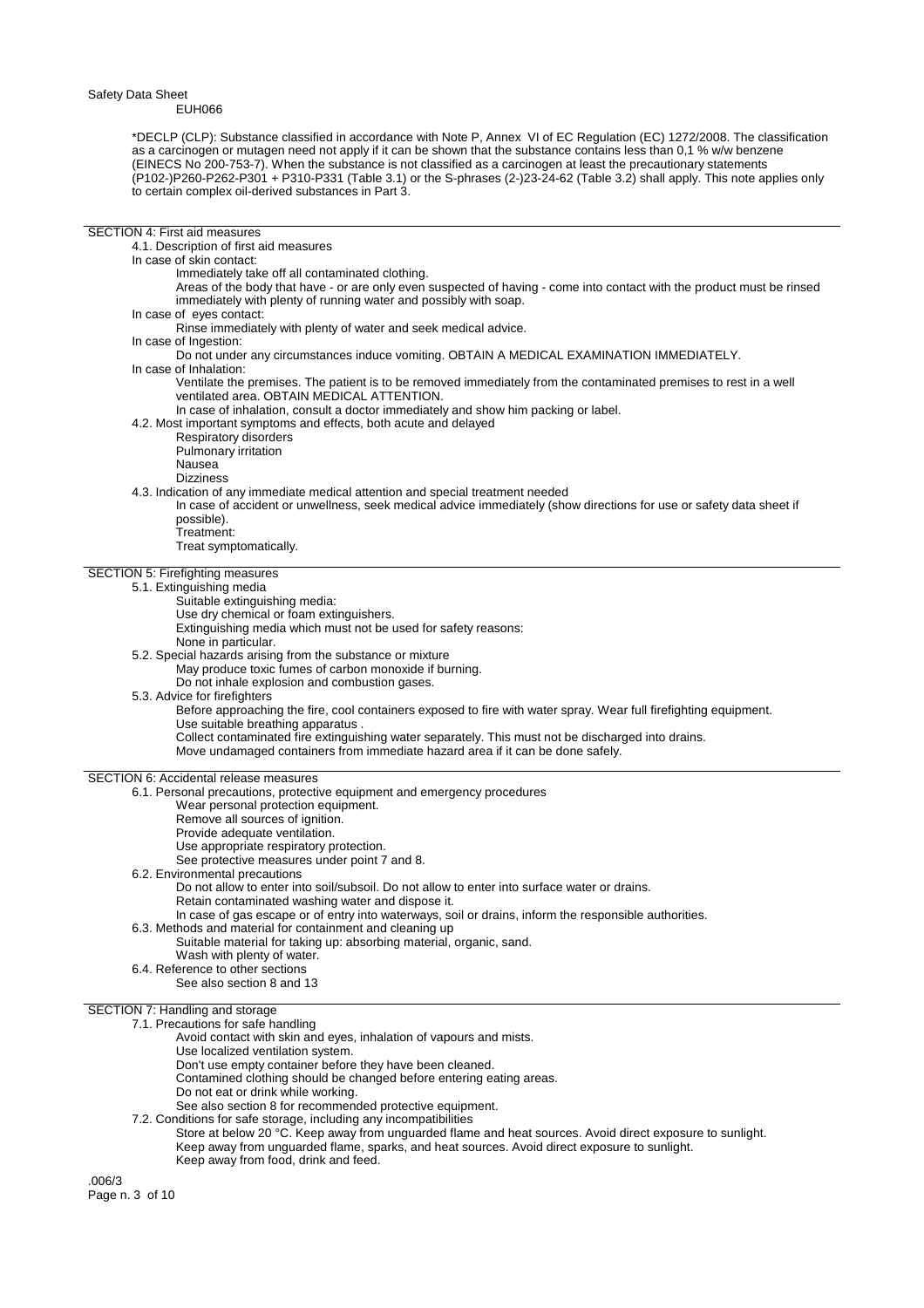Incompatible materials: None in particular. Instructions as regards storage premises: Cool and adequately ventilated. 7.3. Specific end use(s) None in particular

SECTION 8: Exposure controls/personal protection

8.1. Control parameters

Exposure limit(s):

Hydrocarbons, C9, aromatics

DFG - LTE(8h): 100 mg/m3, 19 ppm

TLV ACGIH - LTE(8h): 100 mg/m3

Xylene - CAS: 1330-20-7

 OEL EU - LTE(8h): 221 mg/m3, 50 ppm - STE: 442 mg/m3, 100 ppm - Notes: Bold-type: Indicative Occupational Exposure Limit Values [2,3] and Limit Values for Occupational Exposure [4] (for references see bibliography) TLV ACGIH - LTE(8h): 100 ppm - STE: 150 ppm - Notes: A4, BEI - URT and eye irr, CNS impair

1-Methoxy-2-propanol; monopropylene glycol methyl ether - CAS: 107-98-2 OEL EU - LTE(8h): 375 mg/m3, 100 ppm - STE: 563 mg/m3, 150 ppm - Notes: Bold-type: Indicative Occupational Exposure Limit Values [2,3] and Limit Values for Occupational Exposure [4] (for references see bibliography)

 TLV ACGIH - LTE(8h): 184 mg/m3, 50 ppm - STE: 368 mg/m3, 100 ppm - Notes: A4 - Eye and URT irr Zinc oxide - CAS: 1314-13-2

TLV ACGIH - LTE(8h): 2 mg/m3 - STE: 10 mg/m3 - Notes: (R) - Metal fume fever

Triethylamine - CAS: 121-44-8

 OEL EU - LTE(8h): 8,4 mg/m3, 2 ppm - STE: 12,6 mg/m3, 3 ppm - Notes: Bold-type: Indicative Occupational Exposure Limit Values [2,3] and Limit Values for Occupational Exposure [4] (for references see bibliography) TLV ACGIH - LTE(8h): 1 ppm - STE: 3 ppm - Notes: Skin, A4 - Visual impair, URT irr

Ethylbenzene - CAS: 100-41-4

 OEL EU - LTE(8h): 442 mg/m3, 100 ppm - STE: 884 mg/m3, 200 ppm - Notes: Bold-type: Indicative Occupational Exposure Limit Values [2,3] and Limit Values for Occupational Exposure [4] (for references see bibliography)

 TLV ACGIH - LTE(8h): 20 ppm - Notes: A3, BEI - URT irr, kidney dam (nephropathy), cochlear impair Butanone; ethyl methyl ketone - CAS: 78-93-3

 OEL EU - LTE(8h): 600 mg/m3, 200 ppm - STE: 900 mg/m3, 300 ppm - Notes: Bold-type: Indicative Occupational Exposure Limit Values [2,3] and Limit Values for Occupational Exposure [4] (for references see bibliography)

TLV ACGIH - LTE(8h): 200 ppm - STE: 300 ppm - Notes: BEI - URT irr, CNS and PNS impair

Hydrocarbons, C9, aromatics

DNEL Values:

Worker Professional: 25 mg/kg - Exposure: Human Dermal - Frequency: Long Term, systemic effects Worker Professional: 150 mg/m3 - Exposure: Human Inhalation - Frequency: Long Term, systemic effects Exposure: Human Dermal - Frequency: Long Term, local effects - Endpoint: Hazard Identified but no value available

Exposure: Human Inhalation - Frequency: Long Term, local effects - Endpoint: Hazard Identified but no value available

XYLENE MIXTURE OF ISOMERS

Worker Professional: 221 mg/m3 - Exposure: Human Inhalation - Frequency: Long Term, systemic effects Worker Professional: 442 mg/m3 - Exposure: Human Inhalation - Frequency: Short Term, systemic effects Xylene - CAS: 1330-20-7

Worker Professional: 289 mg/m3 - Exposure: Human Inhalation - Frequency: Short Term, systemic effects Worker Professional: 180 mg/kg - Exposure: Human Dermal - Frequency: Long Term, systemic effects Worker Professional: 77 mg/m3 - Exposure: Human Inhalation - Frequency: Long Term, systemic effects 1-Methoxy-2-propanol; monopropylene glycol methyl ether - CAS: 107-98-2

Worker Professional: 553.5 mg/m3 - Exposure: Human Inhalation - Frequency: Short Term, local effects Worker Professional: 369 mg/m3 - Exposure: Human Inhalation - Frequency: Long Term, systemic effects Worker Professional: 50.6 mg/kg - Exposure: Human Dermal - Frequency: Long Term, systemic effects Exposure: Human Inhalation - Frequency: Long Term, local effects - Endpoint: Hazard Identified but no value available

Exposure: Human Dermal - Frequency: Long Term, local effects - Endpoint: Hazard Identified but no value available

2-Butanone oxime - CAS: 96-29-7

Worker Professional: 2.5 mg/kg - Exposure: Human Dermal - Frequency: Short Term, systemic effects Worker Professional: 1.3 mg/kg - Exposure: Human Dermal - Frequency: Long Term, systemic effects Worker Professional: 9 mg/m3 - Exposure: Human Inhalation - Frequency: Long Term, systemic effects Worker Professional: 3.33 mg/m3 - Exposure: Human Inhalation - Frequency: Long Term, local effects Triethylamine - CAS: 121-44-8

Worker Professional: 12.6 mg/m3 - Exposure: Human Inhalation - Frequency: Short Term, systemic effects Worker Professional: 8.4 mg/m3 - Exposure: Human Inhalation - Frequency: Long Term, systemic effects

PNEC Values:

Hydrocarbons, C9, aromatics

Target: Fresh Water - Type of hazard: No Risk Identified

Target: Marine water - Type of hazard: No Risk Identified

Target: Soil (agricultural) - Type of hazard: No Risk Identified

XYLENE MIXTURE OF ISOMERS

Target: Freshwater sediments - Value: 12.46 mg/kg Target: Marine water sediments - Value: 12.46 mg/kg

Target: Soil - Value: 2.31 mg/kg

.006/3 Page n. 4 of 10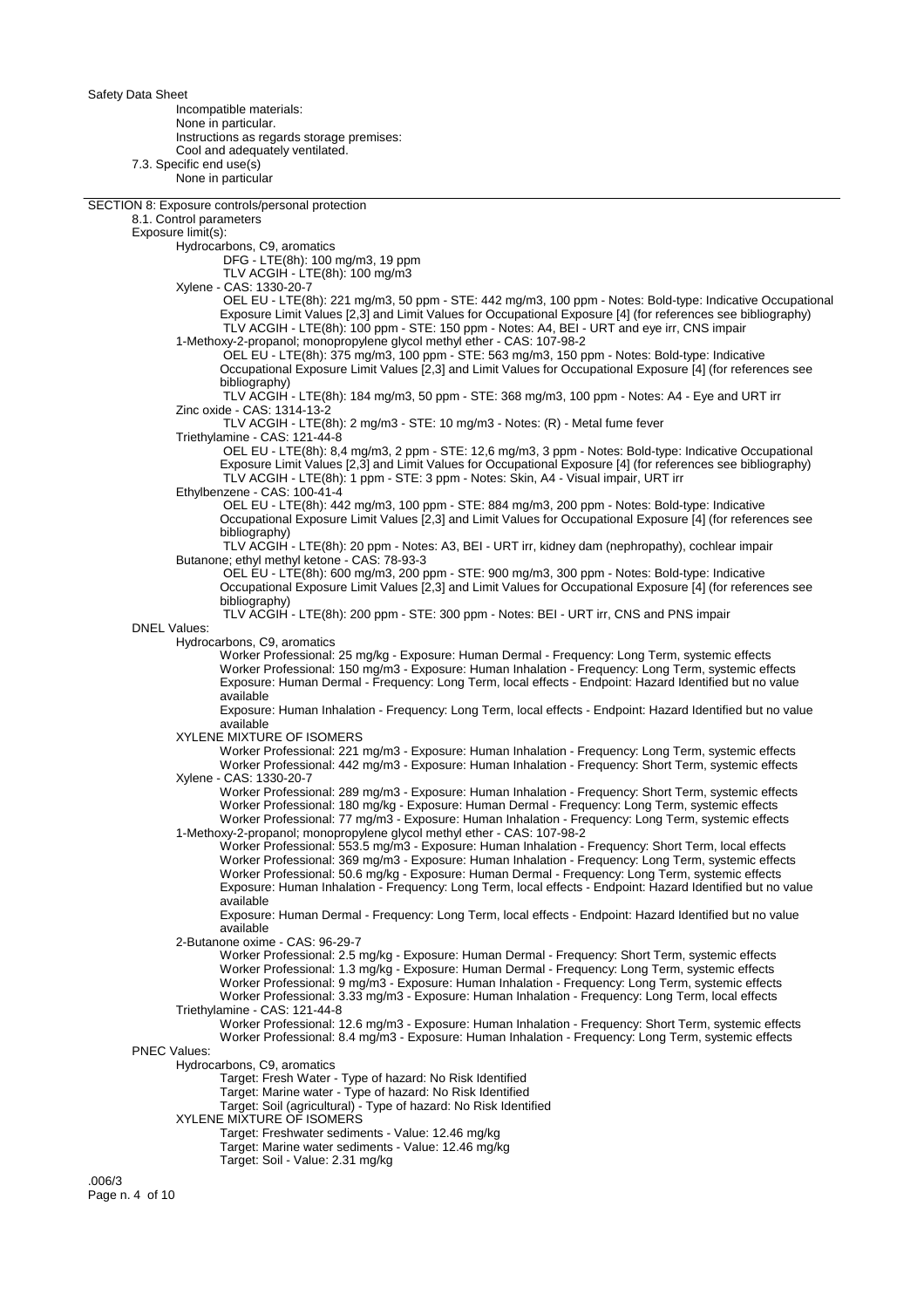Target: Fresh Water - Value: 0.327 mg/l Target: Marine water - Value: 0.327 mg/l Xylene - CAS: 1330-20-7 Target: Freshwater sediments - Value: 12.46 mg/kg Target: Marine water sediments - Value: 12.46 mg/kg Target: Soil - Value: 2.31 mg/kg Target: Fresh Water - Value: 0.327 mg/l Target: Marine water - Value: 0.327 mg/l 1-Methoxy-2-propanol; monopropylene glycol methyl ether - CAS: 107-98-2 Target: Fresh Water - Value: 10 mg/l Target: Marine water - Value: 1 mg/l Target: Freshwater sediments - Value: 41.6 mg/l Target: Marine water sediments - Value: 4.17 mg/kg Target: Soil (agricultural) - Value: 2.47 mg/kg 2-Butanone oxime - CAS: 96-29-7 Target: Fresh Water - Value: 0.256 mg/l Triethylamine - CAS: 121-44-8 Target: Soil - Value: 2.361 mg/kg Target: Fresh Water - Value: 0.064 mg/l Target: Marine water - Value: 0.064 mg/l 8.2. Exposure controls Eye/ face protection: Eye glasses with side protection. For spray application, use basket eye glasses. Skin protection a) protection for hands: NBR (nitrile rubber) gloves. PVA (Polyvinyl alcohol) gloves. In case of a prolonged use employ suitable protective gloves. b) other: Overall. Respiratory protection: Half-face mask DIN EN 140 with filter "A" , brown colour For spray application, use mask according to EN 405 with filter type PA or universal. Thermal Hazards: None Environmental exposure controls: None Appropriate engineering controls: None

SECTION 9: Physical and chemical properties

9.1. Information on basic physical and chemical properties

| <b>Properties</b>                                | Value                              | Method:                  | Notes:         |
|--------------------------------------------------|------------------------------------|--------------------------|----------------|
| Appearance and colour:                           | Fluid dispersion<br>various colors | $\overline{\phantom{a}}$ | --             |
| Odour:                                           | Characteristic:<br>hydrocarbons    | $\overline{a}$           | --             |
| Odour threshold:                                 | Data not available                 | $\overline{\phantom{a}}$ | --             |
| pH:                                              | Irrelevant                         | $\overline{a}$           | --             |
| Melting point / freezing point:                  | Data not available                 | $\overline{\phantom{a}}$ | --             |
| Initial boiling point and boiling<br>range:      | Data not available                 | $\overline{\phantom{a}}$ | --             |
| Flash point:                                     | 32 °C                              | EN ISO 13736             | $\overline{a}$ |
| Evaporation rate:                                | Data not available                 | $\overline{\phantom{a}}$ | --             |
| Solid/gas flammability:                          | Data not available                 | $\overline{\phantom{a}}$ | --             |
| Upper/lower flammability or<br>explosive limits: | Data not available                 | $\overline{\phantom{a}}$ | --             |
| Vapour pressure:                                 | Data not available                 | $\overline{\phantom{a}}$ | --             |
| Vapour density:                                  | Data not available                 | $\overline{\phantom{a}}$ | --             |
| Relative density:                                | 1335 - 1375 g/l                    | UNI EN ISO<br>2811-1     | $20^{\circ}$ C |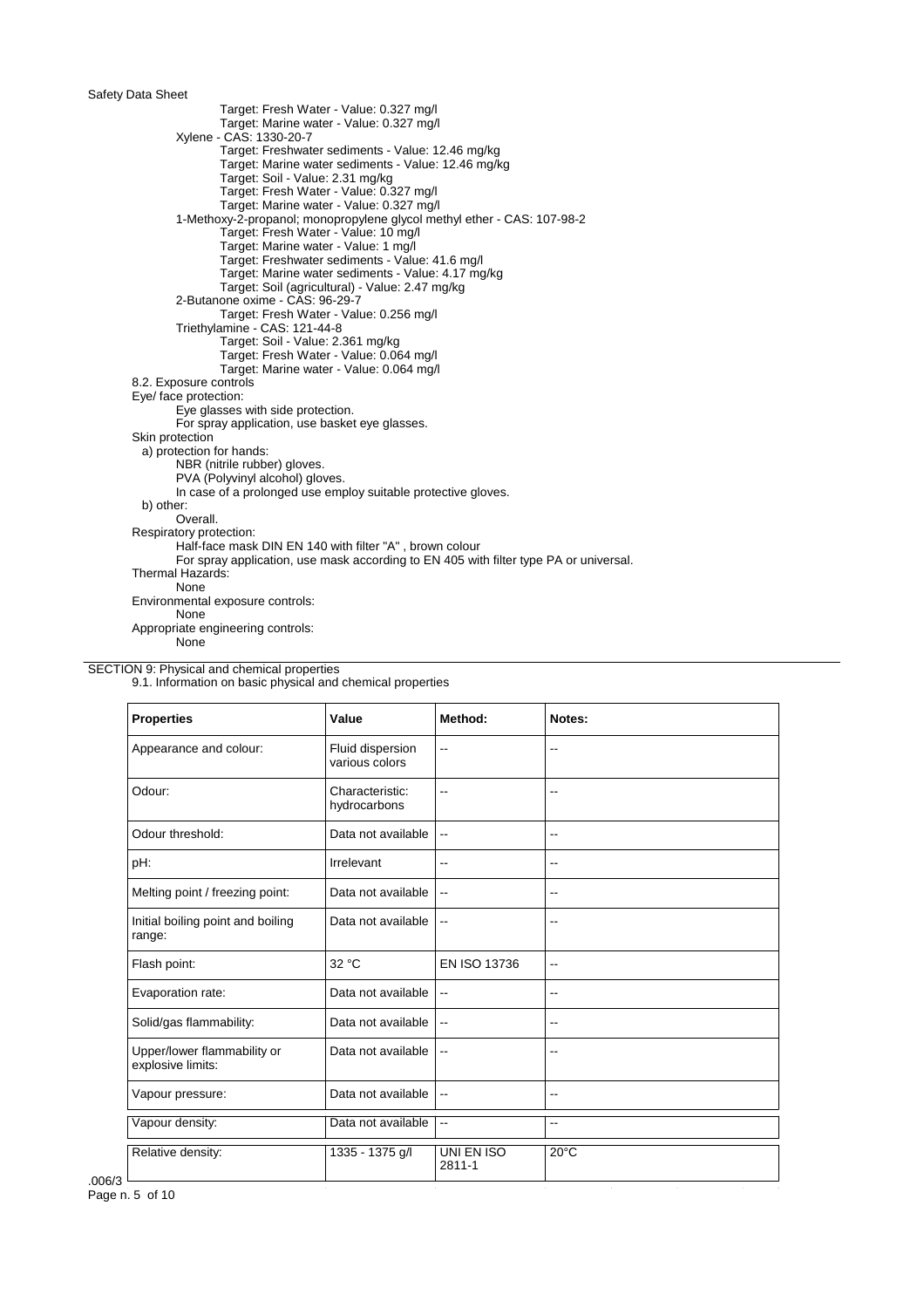| Solubility in water:                         | Insoluble          | --                       | --             |
|----------------------------------------------|--------------------|--------------------------|----------------|
| Solubility in oil:                           | Miscible           | --                       | --             |
| Partition coefficient (n-octanol/<br>water): | Data not available | $\overline{\phantom{a}}$ | --             |
| Auto-ignition temperature:                   | Data not available | $\overline{a}$           | --             |
| Decomposition temperature:                   | Data not available | $-$                      | --             |
| Viscosity:                                   | $33 - 40s$         | DIN 53211, 6mm           | $20^{\circ}$ C |
| Explosive properties:                        | Data not available | --                       | --             |
| Oxidizing properties:                        | Data not available | $-$                      | --             |

9.2. Other information

| <b>Properties</b>                        | Value              | Method:       | Notes: |
|------------------------------------------|--------------------|---------------|--------|
| Miscibility:                             | Data not available | $\sim$ $\sim$ | --     |
| Fat Solubility:                          | Data not available | $\sim$        | --     |
| Conductivity:                            | Data not available | $\sim$        | --     |
| Substance Groups relevant<br>properties: | Data not available | $\sim$ $\sim$ | --     |

Note: The data herein refer to QC when the product was put on the market.

## SECTION 10: Stability and reactivity 10.1. Reactivity

Stable under normal conditions

- 10.2. Chemical stability
	- Stable under normal conditions

10.3. Possibility of hazardous reactions

None

10.4. Conditions to avoid

Stable under normal conditions.

10.5. Incompatible materials

Avoid contact with combustible materials. The product could catch fire.

10.6. Hazardous decomposition products

None.

## SECTION 11: Toxicological information

11.1. Information on toxicological effects Toxicological information of the mixture: Data not available Toxicological information of the main substances found in the mixture: Hydrocarbons, C9, aromatics a) acute toxicity: Test: LD50 - Route: Oral - Species: Rat = 3592 mg/kg Test: LD50 - Route: Skin - Species: Rabbit > 3160 mg/kg Test: LC50 - Route: Inhalation - Species: Rat > 6193 mg/m3 - Duration: 4h XYLENE MIXTURE OF ISOMERS a) acute toxicity: Test: LC50 - Route: Inhalation - Species: Rat = 27124 mg/m3 - Duration: 4h Test: LD50 - Route: Skin - Species: Rabbit > 12126 ml/kg Test: LD50 - Route: Oral - Species: Rat = 3523 mg/kg Xylene - CAS: 1330-20-7 a) acute toxicity: Test: LC50 - Route: Inhalation - Species: Rat = 20 mg/L - Duration: 4h Test: LD50 - Route: Skin - Species: Rabbit > 5000 ml/kg Test: LD50 - Route: Oral - Species: Mouse = 5627 mg/kg 1-Methoxy-2-propanol; monopropylene glycol methyl ether - CAS: 107-98-2 a) acute toxicity: Test: LD50 - Route: Oral - Species: Rat = 5300 mg/kg Test: LD50 - Route: Skin - Species: Rabbit = 13000 mg/kg Test: LC50 - Route: Inhalation - Species: Rat = 54.6 mg/L - Duration: 4h Trizinc bis(orthophosphate) - CAS: 7779-90-0 a) acute toxicity: Test: LD50 - Route: Oral - Species: Rat > 5000 mg/kg 2-Butanone oxime - CAS: 96-29-7 a) acute toxicity: .006/3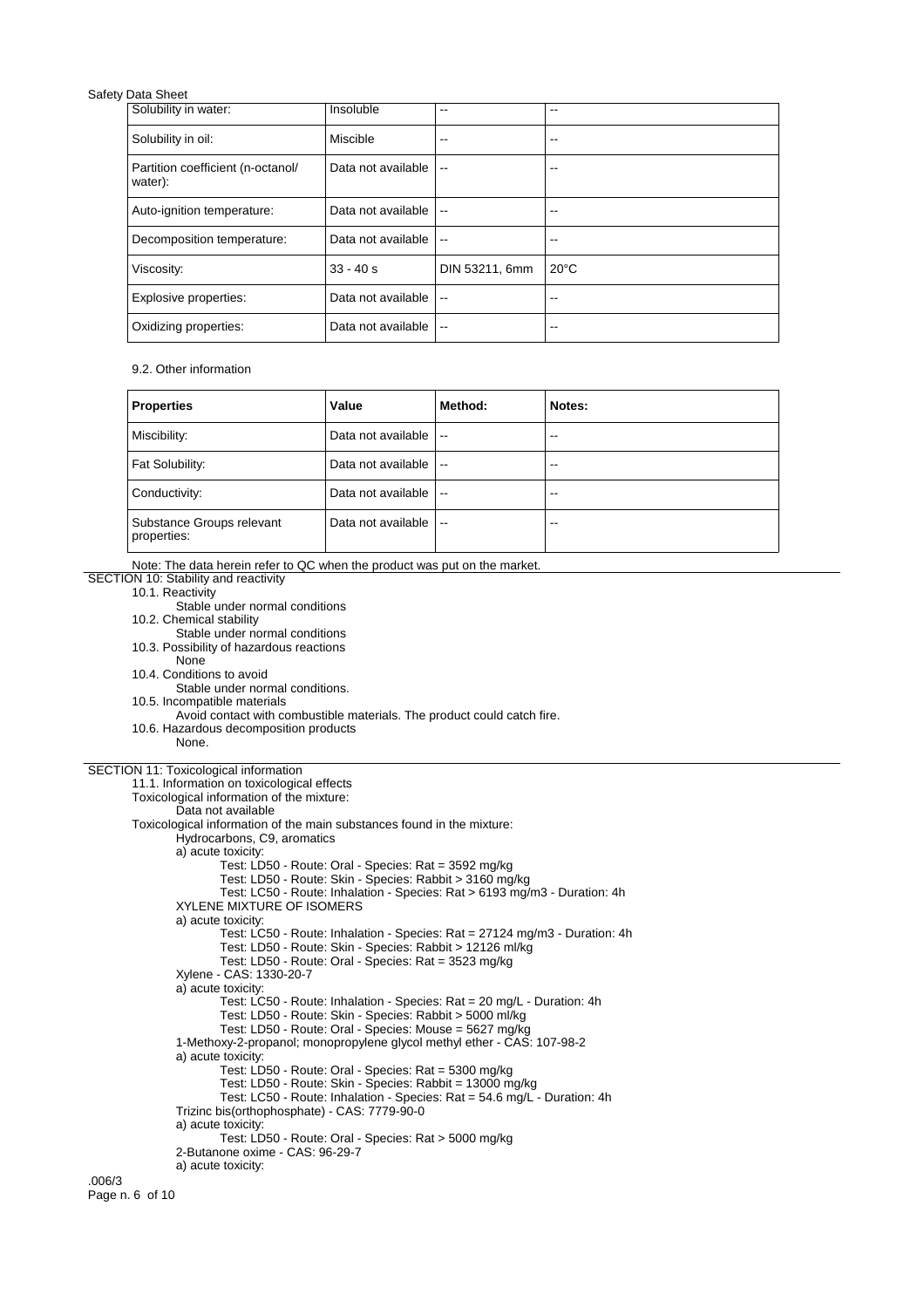Test: LC50 - Route: Inhalation - Species: Rat = 13.2 mg/L - Duration: 4h Test: LD50 - Route: Skin - Species: Rat = 1000 mg/kg Test: LD50 - Route: Oral - Species: Rat > 900 mg/kg c) serious eye damage/irritation: Test: Eye Corrosive Positive d) respiratory or skin sensitisation: Test: Skin Sensitization Positive e) germ cell mutagenicity: Test: Mutagenesis Negative g) reproductive toxicity: Test: Genotoxicity Positive Triethylamine - CAS: 121-44-8 a) acute toxicity: Test: LC50 - Route: Inhalation - Species: Rat = 10.9 mg/L - Duration: 4h Test: LC50 - Route: Inhalation - Species: Rat = 14.4 mg/L - Duration: 1h Test: LD50 - Route: Oral - Species: Rat = 730 mg/kg Test: LD50 - Route: Skin - Species: Rabbit = 580 mg/kg b) skin corrosion/irritation: Test: Skin Irritant Positive c) serious eye damage/irritation: Test: Eye Corrosive Positive d) respiratory or skin sensitisation: Test: Skin Sensitization Negative e) germ cell mutagenicity: Test: Genotoxicity Negative g) reproductive toxicity: Test: Reproductive Toxicity Negative Ethylbenzene - CAS: 100-41-4 a) acute toxicity: Test: LD50 - Route: Skin - Species: Rabbit = 15354 mg/kg Test: LD50 - Route: Oral - Species: Rat = 3500 mg/kg Test: LC50 - Route: Inhalation - Species: Rat = 17.2 mg/L - Duration: 4h Butanone; ethyl methyl ketone - CAS: 78-93-3 a) acute toxicity: Test: LD50 - Route: Oral - Species: Rat = 2737 mg/kg Test: LD50 - Route: Skin - Species: Rabbit = 6480 mg/kg Test: LC50 - Route: Inhalation - Species: Rat = 23.5 mg/L - Duration: 8h If not differently specified, the information required in Regulation (EU)2015/830 listed below must be considered as N.A.: a) acute toxicity; b) skin corrosion/irritation; c) serious eye damage/irritation; d) respiratory or skin sensitisation; e) germ cell mutagenicity; f) carcinogenicity; g) reproductive toxicity; h) STOT-single exposure; i) STOT-repeated exposure; j) aspiration hazard. SECTION 12:Ecological information 12.1. Toxicity Adopt good working practices, so that the product is not released into the environment. Hydrocarbons, C9, aromatics a) Aquatic acute toxicity: Endpoint: EC50 - Species: Daphnia = 3.2 mg/L - Duration h: 48 - Notes: EL50 - Daphnia magna Endpoint: LC50 - Species: Fish = 9.2 mg/L - Duration h: 96 - Notes: II50 - Onocorhynchus mykiss Endpoint: EC50 - Species: Algae = 2.9 mg/L - Duration h: 72 - Notes: ErL50 - Pseudokichnella subcapitata XYLENE MIXTURE OF ISOMERS a) Aquatic acute toxicity: Endpoint: EC50 - Species: Daphnia = 1 mg/L - Duration h: 24 Endpoint: ErC50 - Species: Algae = 4.36 mg/L - Duration h: 73 Endpoint: LC50 - Species: Fish > 1.3 mg/L - Duration h: 96 Xylene - CAS: 1330-20-7 a) Aquatic acute toxicity: Endpoint: EC50 - Species: Daphnia = 1 mg/L - Duration h: 24 - Notes: Daphnia magna Endpoint: ErC50 - Species: Algae = 4.36 mg/L - Duration h: 73 - Notes: Pseudkirchneriella subcapitata Endpoint: LC50 - Species: Fish = 2.6 mg/L - Duration h: 96 - Notes: Oncorhynchus mykiss 1-Methoxy-2-propanol; monopropylene glycol methyl ether - CAS: 107-98-2 a) Aquatic acute toxicity: Endpoint: EC50 - Species: Fish > 100 mg/L - Duration h: 96 Endpoint: EC50 - Species: Algae > 1000 mg/L - Duration h: 72 Endpoint: EC50 - Species: Daphnia > 500 mg/L - Duration h: 48 Zinc oxide - CAS: 1314-13-2 a) Aquatic acute toxicity: Endpoint: EC50 - Species: Daphnia = 0.17 mg/L - Duration h: 48 - Notes: Daphnia magna Endpoint: LC50 - Species: Fish = 0.14 mg/L - Duration h: 96 - Notes: Oncorhynchus mykiss Endpoint: IC50 - Species: Algae = 0.14 mg/L - Duration h: 72 - Notes: Selenastrum capricornutum

.006/3 Page n. 7 of 10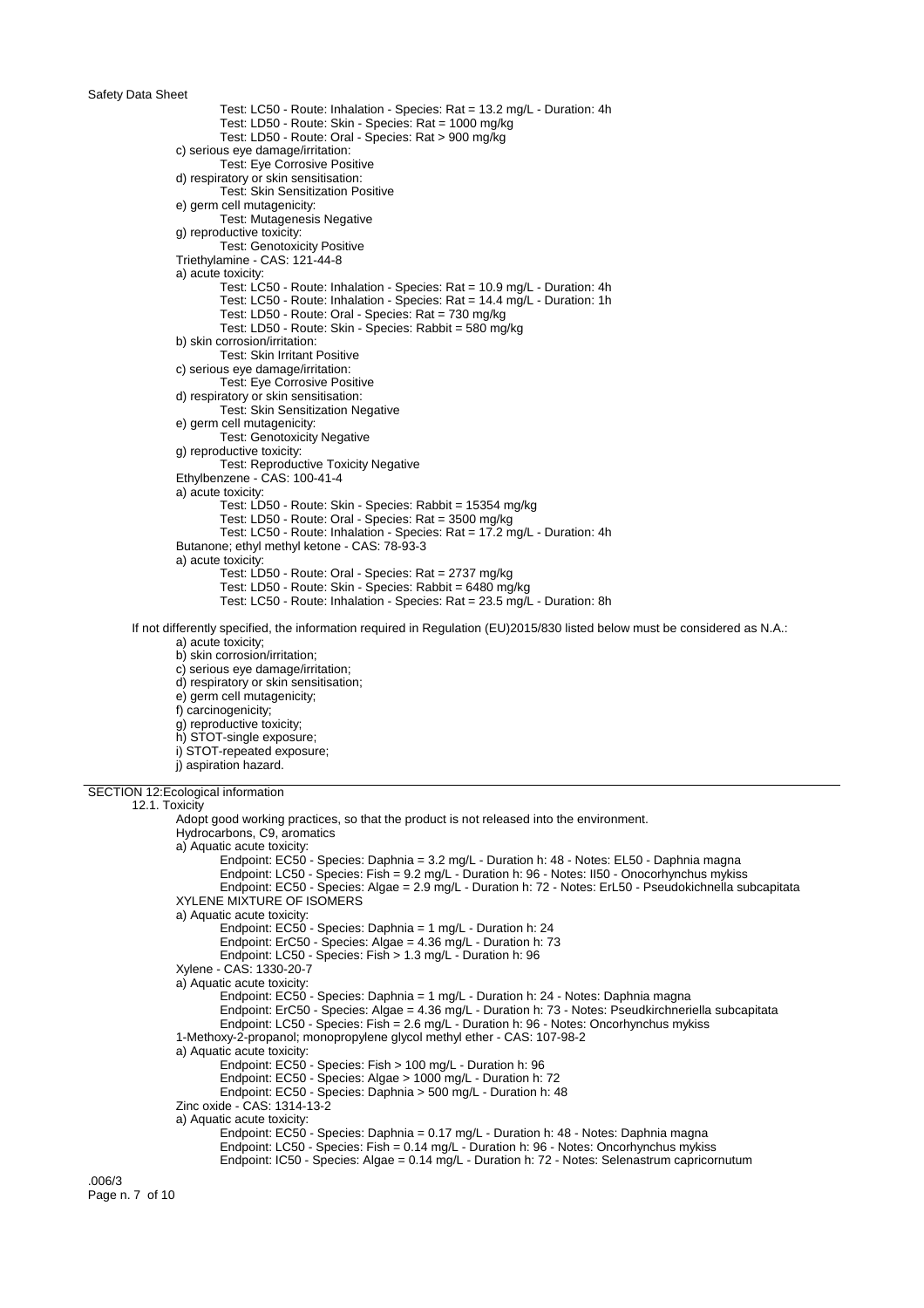Safety Data Sheet 2-Butanone oxime - CAS: 96-29-7 a) Aquatic acute toxicity: Endpoint: LC50 - Species: Fish > 100 mg/L - Duration h: 96 - Notes: Oryzias latipes Endpoint: EC50 - Species: Daphnia = 750 mg/L - Duration h: 48 - Notes: Daphnia magna b) Aquatic chronic toxicity: Endpoint: NOEC - Species: Fish = 50 mg/L - Duration h: 336 - Notes: Oryzias latipes Endpoint: NOEC - Species: Daphnia > 100 mg/L - Duration h: 504 - Notes: Daphnia magna Endpoint: NOEC - Species: Algae = 2.56 mg/L - Duration h: 72 - Notes: Algae Triethylamine - CAS: 121-44-8 a) Aquatic acute toxicity: Endpoint: EC50 - Species: Daphnia = 17 mg/L - Duration h: 48 Endpoint: EC50 - Species: Algae = 1 mg/L - Duration h: 96 b) Aquatic chronic toxicity: Endpoint: LC50 - Species: Fish = 137 mg/L - Duration h: 1440 Butanone; ethyl methyl ketone - CAS: 78-93-3 a) Aquatic acute toxicity: Endpoint: EC50 - Species: Algae > 100 mg/L - Duration h: 48 12.2. Persistence and degradability 1-Methoxy-2-propanol; monopropylene glycol methyl ether - CAS: 107-98-2 Biodegradability: Readily biodegradable - Test: Data not available - Duration: Data not available - %: Data not available - Notes: Data not available 12.3. Bioaccumulative potential XYLENE MIXTURE OF ISOMERS Bioaccumulation: Not bioaccumulative - Test: log Kow 3.16 - Duration: Data not available - Notes: Data not available 1-Methoxy-2-propanol; monopropylene glycol methyl ether - CAS: 107-98-2 Bioaccumulation: Not bioaccumulative - Test: log Kow 0.8 - Duration: Data not available - Notes: Data not available Zinc oxide - CAS: 1314-13-2 Bioaccumulation: Not bioaccumulative - Test: Data not available Data not available - Duration: Data not available - Notes: Data not available 2-Butanone oxime - CAS: 96-29-7 Bioaccumulation: Not bioaccumulative - Test: BCF - Bioconcentrantion factor 0.6 - Duration: Data not available - Notes: exposed MEKO 2mg/l 12.4. Mobility in soil XYLENE MIXTURE OF ISOMERS Mobility in soil: Mobile - Test: Data not available 48-129 - Duration: Data not available - Notes: Data not available 12.5. Results of PBT and vPvB assessment vPvB Substances: None - PBT Substances: None 12.6. Other adverse effects None SECTION 13: Disposal considerations 13.1. Waste treatment methods Recover, if possible. Send to authorised disposal plants or for incineration under controlled conditions. In so doing, comply with the local and national regulations currently in force. Waste should not be disposed of by release to sewers. Contaminated packaging thinners and cleaning diluents must be landfilled. SECTION 14: Transport information 14.1. UN number ADR-UN number: UN 1263 14.2. UN proper shipping name ADR-Shipping Name: Paint 14.3. Transport hazard class(es) ADR-Class: 3 14.4. Packing group ADR-Packing Group: III 14.5. Environmental hazards ADR-Enviromental Pollutant: Yes 14.6. Special precautions for user ADR-Tunnel Restriction Code: D/E 14.7. Transport in bulk according to Annex II of Marpol and the IBC Code Data not available SECTION 15: Regulatory information 15.1. Safety, health and environmental regulations/legislation specific for the substance or mixture DIR.2004/42/CE. Subcategory i Type BS limit COV 500 g/l. Contained in product < 500 g/l. Regulation (EU) No 528/2012 and subsequent amendments.

Dir. 98/24/EC (Risks related to chemical agents at work). Directive 2000/39/CE (Occupational exposure limit values) and subsequent modifications: 2004/37/CE, 2006/15/CE and 2009/161/UE. Regulation (EC) n. 1907/2006 (REACH) Regulation (EC) n. 1272/2008 (CLP) Regulation (EC) n. 790/2009 (ATP 1 CLP) and (EU) n. 758/2013 Regulation (EU) 2015/830 Regulation (EU) n. 286/2011 (ATP 2 CLP)

.006/3 Page n. 8 of 10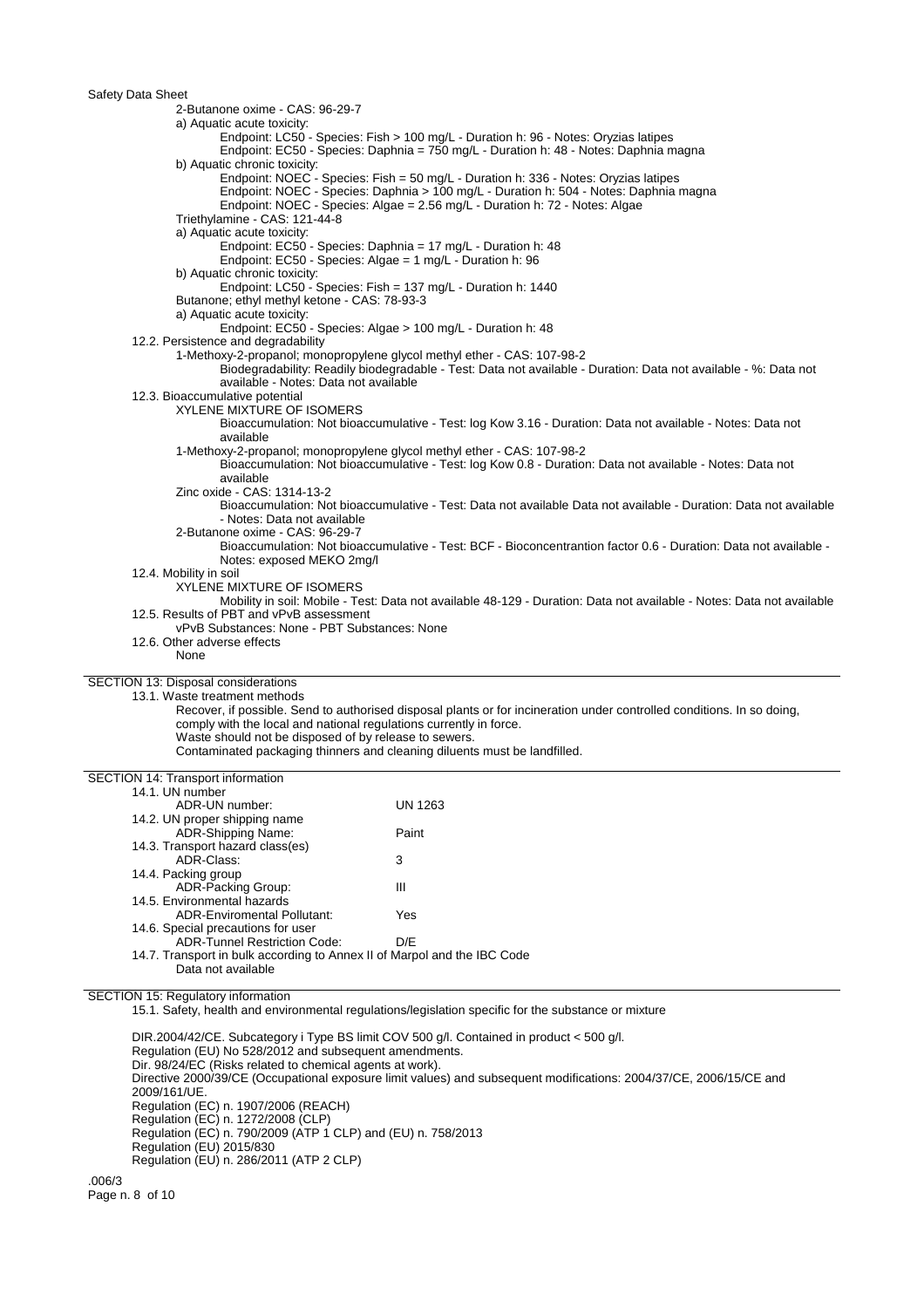Regulation (EU) n. 618/2012 (ATP 3 CLP)

Regulation (EU) n. 487/2013 (ATP 4 CLP)

Regulation (EU) n. 944/2013 (ATP 5 CLP)

Regulation (EU) n. 605/2014 (ATP 6 CLP)

Restrictions related to the product or the substances contained according to Annex XVII Regulation (EC) 1907/2006 (REACH) and subsequent modifications:

None

Where applicable, refer to the following regulatory provisions :

Directive 2003/105/CE ('Activities linked to risks of serious accidents') and subsequent amendments. Regulation (EC) nr 648/2004 (detergents). 1999/13/EC (VOC directive)

Provisions related to directives 82/501/EC(Seveso), 96/82/EC(Seveso II):

Data not available

15.2. Chemical safety assessment

No

SECTION 16: Other information

Full text of phrases referred to in Section 3:

H226 Flammable liquid and vapour.

H304 May be fatal if swallowed and enters airways.

H336 May cause drowsiness or dizziness.

H335 May cause respiratory irritation.

H411 Toxic to aquatic life with long lasting effects.

EUH066 Repeated exposure may cause skin dryness or cracking.

H332 Harmful if inhaled.

H312 Harmful in contact with skin.

H373 May cause damage to organs through prolonged or repeated exposure.

H319 Causes serious eye irritation.

H315 Causes skin irritation.

H400 Very toxic to aquatic life.

H410 Very toxic to aquatic life with long lasting effects.

H351 Suspected of causing cancer.

H318 Causes serious eye damage.

H317 May cause an allergic skin reaction.

H225 Highly flammable liquid and vapour.

H331 Toxic if inhaled.

- H302 Harmful if swallowed.
- H311 Toxic in contact with skin.
- H314 Causes severe skin burns and eye damage.

Paragraphs modified from the previous revision:

SECTION 2: Hazards identification

SECTION 3: Composition/information on ingredients

SECTION 4: First aid measures

SECTION 8: Exposure controls/personal protection

SECTION 9: Physical and chemical properties

SECTION 11: Toxicological information

SECTION 12: Ecological information

SECTION 14: Transport information

SECTION 15: Regulatory information

This document was prepared by a competent person who has received appropriate training.

Main bibliographic sources:

The ECHA database on registered substances.

ESIS- European chemical Substances Information System.

eChemPortal- the global portal to Information on Chemical Substance.

GESTIS substance database.

Insert further consulted bibliography

The information contained herein is based on our state of knowledge at the above-specified date. It refers solely to the product indicated and constitutes no guarantee of particular quality.

It is the duty of the user to ensure that this information is appropriate and complete with respect to the specific use intended. This MSDS cancels and replaces any preceding release.

Legend of acronyms and abbreviations used in the safety data sheet:

| ADR:      | European Agreement concerning the International Carriage of Dangerous Goods by Road.            |
|-----------|-------------------------------------------------------------------------------------------------|
| CAS:      | Chemical Abstracts Service (division of the American Chemical Society).                         |
| CLP:      | Classification, Labeling, Packaging.                                                            |
| DNEL:     | Derived No Effect Level.                                                                        |
| EC50:     | Median effective concentration expected to produce a certain effect in 50% of test<br>organisms |
| ECHA:     | European Chemicals Agency                                                                       |
| EINECS:   | European Inventory of Existing Commercial Chemical Substances                                   |
| ELINCS:   | European List of notified Chemical Substances                                                   |
| GHS:      | Globally Harmonized System of Classification and Labeling of Chemicals.                         |
| IATA:     | International Air Transport Association.                                                        |
| IATA-DGR: | Dangerous Goods Regulation by the "International Air Transport Association" (IATA).             |
| ICAO:     | International Civil Aviation Organization.                                                      |
| ICAO-TI:  | Technical Instructions by the "International Civil Aviation Organization" (ICAO).               |

.006/3 Page n. 9 of 10